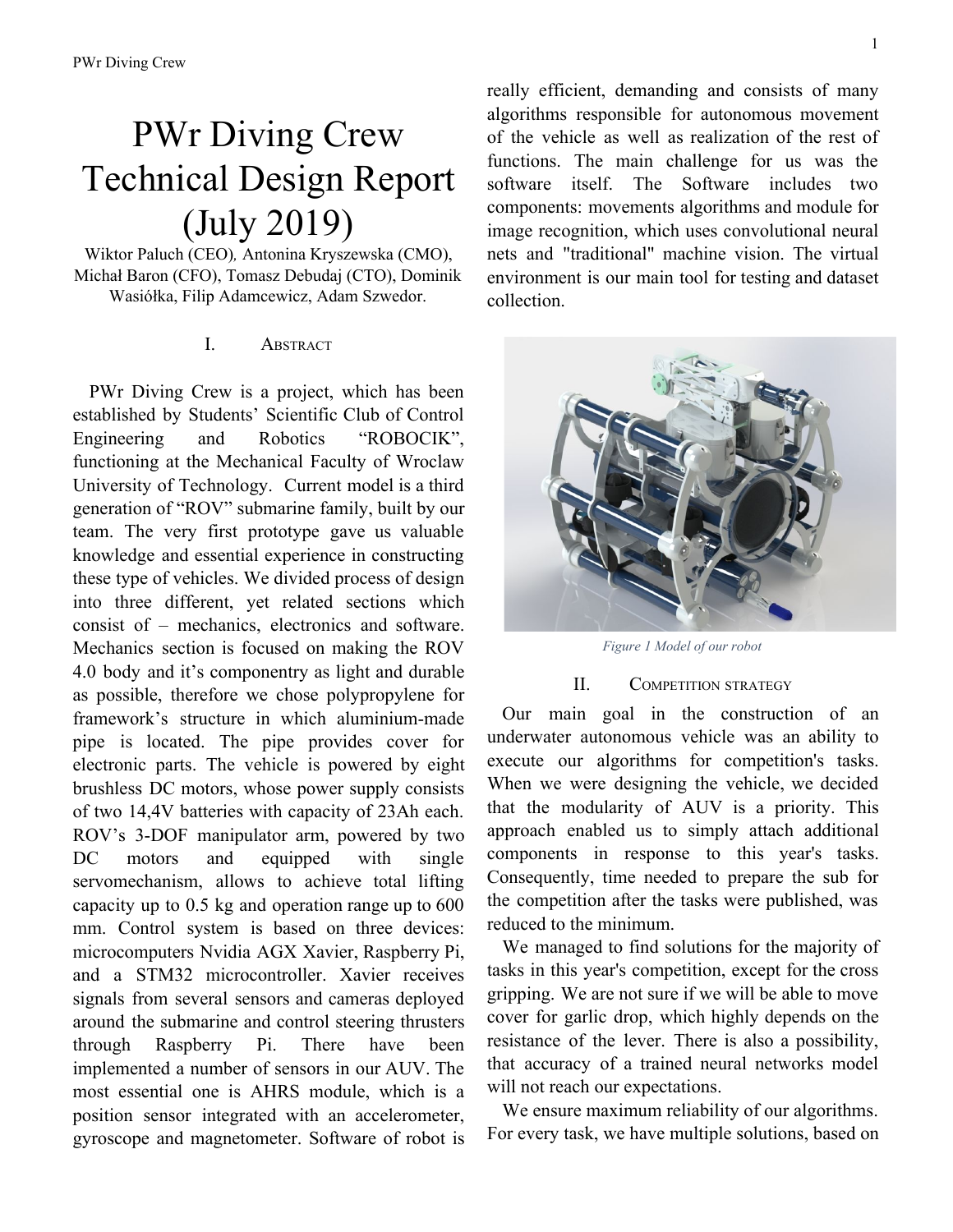a different approach to the problem. We choose these ones, which perform best on tests. Therefore there is an ability to change solution by the simple interface.

Last year it turned out that quick access to the heart of vehicle is critical. This model of AUV is equipped with two simple latches which block entrance to the interior, in opposite to last year model's 23 screws.

Our main tool for testing and dataset collection is the simulation. We have limited access to a pool, so the virtual environment is much helpful. Also, preparation of actual models of tasks is time-consuming, so virtual environment enables us to have an overview of the model of underwater elements and gives us the ability to test algorithms.



*Figure 2 Interior of our robot.*

#### III. DESIGN CREATIVITY

In order to fulfill the assumptions listed in the previous point, the team had to rely on the experience gained during the last year's construction to analyze the available options, then select and apply the best ones and use experience to prepare a better construction. Thus, the following applies:

### *A. Mechanics*

To ensure enough space for all componentry and sensors, we decided to built bigger vehicle than last year. The framework is made of polypropylene (PP) which due to its properties has replaced much heavier materials. In addition it has a high resistance to aquatic environment conditions and provides natural buoyancy. In order to improve rigidity, the whole structure was reinforced with fibreglass PVC pipes. Due to its shape, pipes are capable of carrying additional load. Therefore it allows us to control the centre of gravity, depending on the equipment that is currently in use. Furthermore, the framework acts as the basis for eight 350W BLDC thrusters. By the use of experience, we decided to design electronic casing in cylinder shape. It is highly resistant to hydrostatic pressure. The centre of ROV's body is a pipe made of aluminium alloy of the variant 6082. In order to provide maximum recording ability for cameras mounted inside, the front cover is made of plexiglass, whereas back cover is made of aluminium alloy, to which sealed cable glands and Ethernet socket are affixed. Below the pipe, a torpedo tube (which reloading system is based on Geneva drive) and three Li-Ion batteries are situated. The ROV's "ears", which consists of sonar and hydrophones, are placed in the front. In contrast, double claw and effector are set in the back. Finally, on the upper pipes, there are main switch and the router. They are covered by a specially designed container, which is protected by a layer of resin.

#### *B. Electronics*

The most important circuit is power supply. We are using two large batteries for the demanding motors and other "power" devices, and have a smaller battery for separated "logic" circuit consisting of voltage sensitive electronic devices, such as Xavier. Man operated vehicle reed switch, allows batteries connection to power supply boards. Additionally Raspberry Pi 3B controls whether power is connected to the thrusters.

Brain of our robot is Nvidia AGX Xavier computing platform. It has a superior control over all other modules and systems. All classifiers and elements of artificial intelligence algorithms have been implemented on it. The auxiliary unit is the Raspberry Pi 3B microcomputer and a STM32 microcontroller. Their task is to execute commands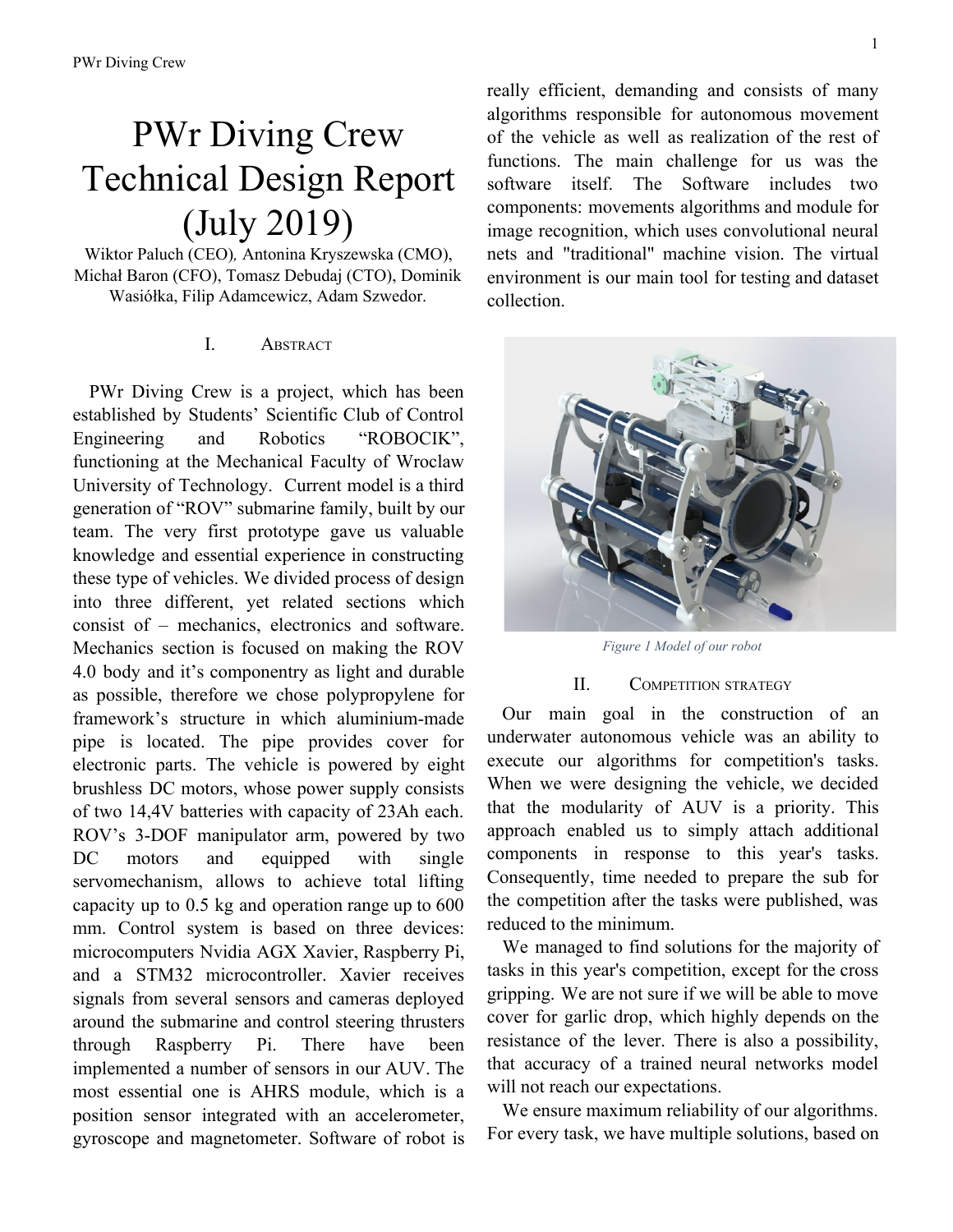from Xavier, and communicate with the rest of electronics.

Our robot is propelled by eight thrusters. We use BLDC motors, dedicated for underwater use – 350W power each. Four of them are mounted in vertical direction to maintain depth. Remaining four are mounted horizontally. Each of them is rotated 45 degrees in regard to main hull axis. Such setting allows to achieve every possible motion. In order to reduce voltage spikes on those thrusters we are using LC filters.

Regarding torpedos task, a servomechanism pulls trip wire, contactron determines when it should stop. AI positions robot, basing on readings from vision systems and sonar. When vehicle is ready Xavier transceivers signal to release energy from capacitors to electromagnets, which shoots the torpedos.

Our robot has been equipped with a system of few basic sensors.:

- AHRS an integrated accelerometer, gyroscope and magnetometer. It provides knowledge about the position and orientation of the robot with great accuracy,
- a pressure sensor with a range of 10 meters, and a depth resolution of 0.16mm, to determine vehicle's depth,
- Sonar with a range up to 30 meters, which is used to measure distance to obstacles in front of the robot, especially in the torpedos task,
- hydrophones system, used to locate tasks' locations based on ultrasound signal from pingers



*Figure 3 Communication oflements scheme*

## *C. Software*

Software is the most advanced part of our project because it basis on the mechanics and electronics. Therefore, its reliability depends on the reliability of the hardware components.

For stabilization, we used the PID regulator, based on data of the AHRS sensor.

In programming data transmission system, we mainly used Python scripts. It's easy to use language which allows writing code quickly. The efficiency of that code wasn't a problem for us because in more critical applications we used faster languages such as C. For example, code for API cameras (produced by Basler) has been written in C++ (camera's manufacturer's libraries). We made, therefore, bindings for Python.

Our main tool for real-time object detection is YOLO network. It was chosen among several other candidates (namely SSD, and multiple variants of R-CNN), mostly because it produces the best compromise between speed and accuracy and equally important - it is fast to train. YOLO is incredibly convenient to use and turned out to perform great during tests. Its main task is to both locate and classify important objects on images acquired from onboard cameras. Because we need a large, labelled and diversified dataset of images as fast as possible we used an artificial environment created in Unity 3D Engine. The simulation has also the ability to change water transparency and lighting conditions of the simulated environment. Such an approach allows us to create large and perfectly labelled data in matters of hours. Later on, we expanded datasets with images taken on real objects, which we constructed based on competition datasheets. To have an alternative in case of failure, we also prepared some more classical solutions using Hough transform and Haar Cascade. They are considerably slower and less reliable but can be tuned to different lighting and other environmental conditions much faster than neural networks.

We also used reinforcement learning for training of neural net which is in full control over AUV. For training, we use a feature of simulation. We achieve success and high reliability of this solution, but it turned out to but hard to write proper fit function, so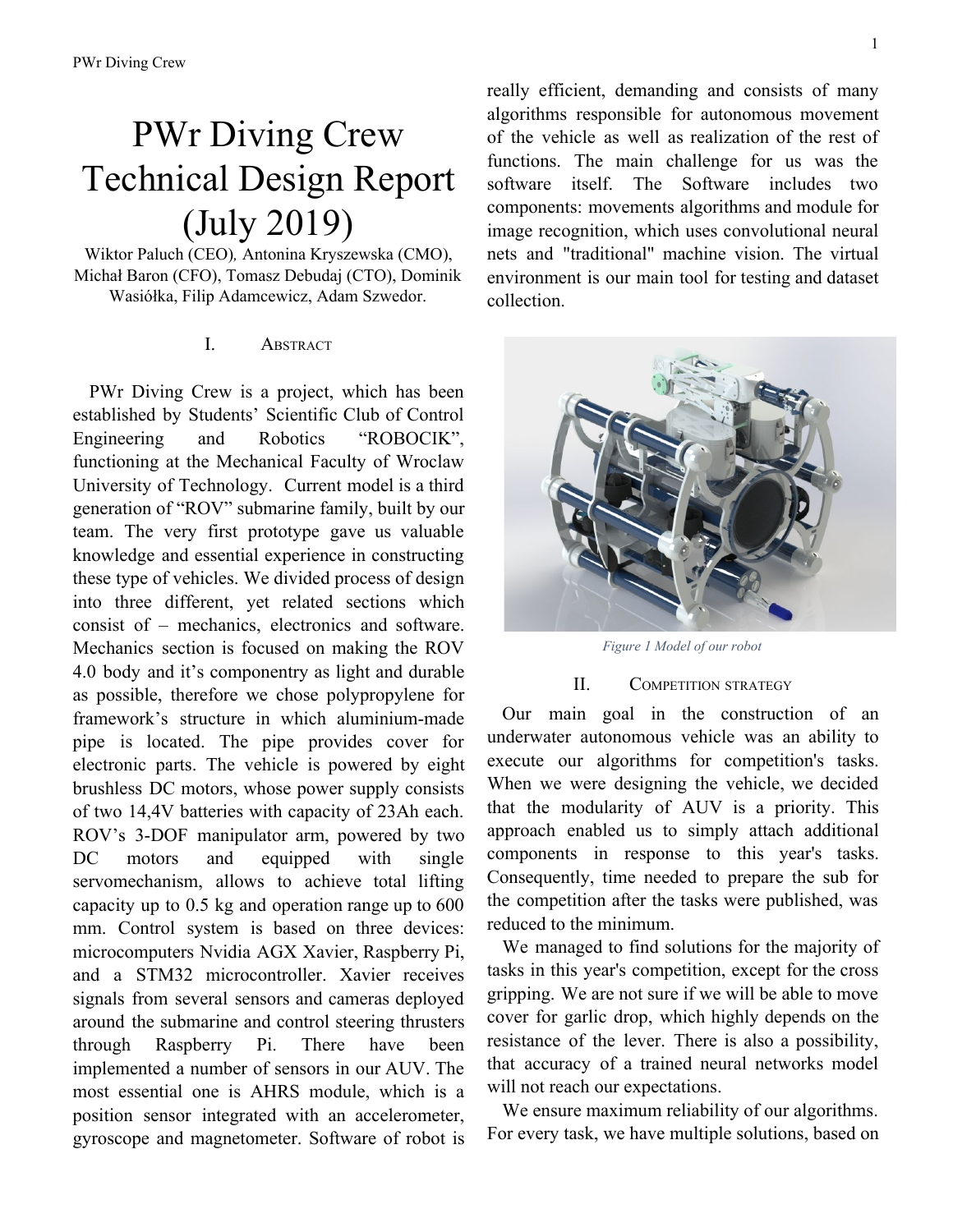time for preparation model for a particular task was very time-consuming.

Simulation is also able to emulate vehicle and environment physics, so we can examine algorithms without using real pool and AUV.

Every task had multiple solutions, for example, the gate can be detected by a trained neural network or algorithm, which implements Haar Cascade.

# IV. EXPERIMENTAL RESULTS

Design of current autonomous operated vehicle developed by our team is based mainly on the experience gathered during previous season and construction of prototype submarine. This allowed us to draw following conclusions:

• Algorithms based on colour filtering are highly depended on lighting condition and water transparency, so there is a need to calibrate the filter variables when conditions severely change;



*Figure 4 Path axis detection on Robosub 2018 video*

- the frame should be made of POM or aluminium to ensure more stiffness;
- the proper trained neural network is resistant to various environment conditions;
- the additional distance sensor (sonar) directed to the bottom should be added as additional collision protection;
- a vent valve facilitates main the container closing.



*Figure 5 Submarine during tests*

#### V. ACKNOWLEDGEMENTS

PWr Diving Crew would like to thank all those who were involved in the creation of this project, first of all the members of the entire team and our parent unit, the Mechanical Faculty of the Wroclaw University of Science and Technology. It would also be impossible to complete the project without the help of our business partners, that is: Basler, DPS Software, Gralmarine, TME, 3Dconnexion, Botland, CNC Kramet, Husarion, Machina, Marine Distribution&Consulting, NovoTec, Teledyne, Wobit, Zakład Kół Zębatych, 3dltech, Alukwas Metale Nieżelazne, EBMiA, Euromill, Helukabel, Igus, Power Rubber, Poxico, PPG, Toya, Weber Saint-Gobain, Wimarol, zaopatrzenie24, ZAPECH. We would also like to thank the Manus Foundation for help in settling money.

#### VI. REFERENCES

- [1] A. Doucet and A. M. Johansen. A Tutorial on Particle Filtering and Smoothing: Fifteen years later. [Online]. Available: http://www.cs.ubc.ca/ arnaud/doucet johansen tutorialPF.pdf, 2008
- [2] Redmon, Joseph and Ali Farhadi. YOLO9000: Better, Faster, Stronger. arXiv preprint arXiv:1612.08242, 2016.
- [3] R. Tedrake, Underactuated Robotics: Algorithms for Walking, Running, Swimming, Flying, and Manipulation, MIT 2016.
- [4] Fossen, T., Guidance and Control of Ocean Vehicles, Wiley, 1994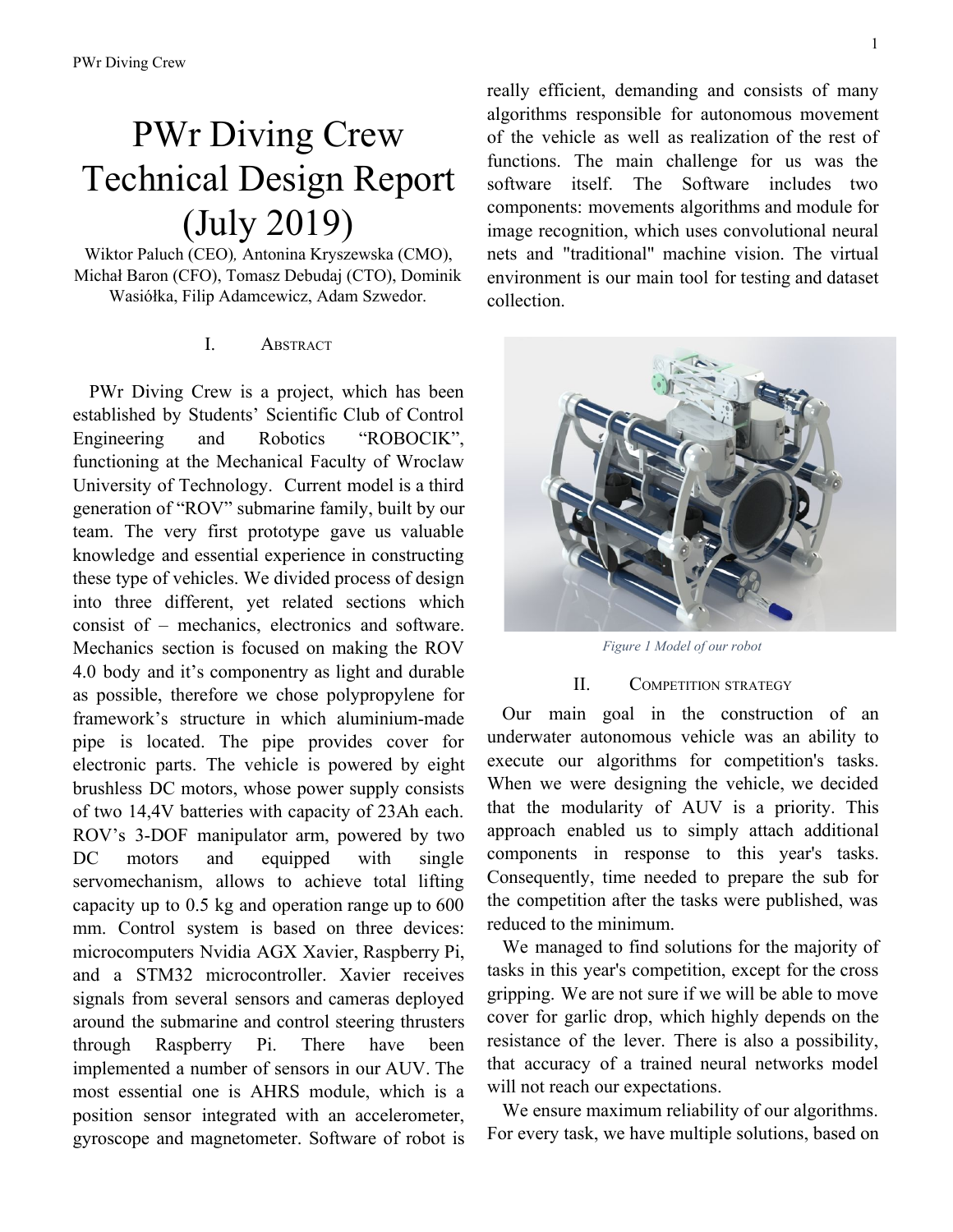# Appendix A:

| Uwdl gevlasg'O gcuwt gu''                               |                                          |                    |                  |
|---------------------------------------------------------|------------------------------------------|--------------------|------------------|
|                                                         | <b>Maximum Points</b>                    | Expected<br>Points | Points<br>Scored |
| Utility of team website                                 | 50                                       | 50                 |                  |
| Technical Merit (from journal paper)                    | 150                                      | 150                |                  |
| Written Style (from journal paper)                      | 50                                       | 40                 |                  |
| Capability for Autonomous Behavior (static judging)     | 100                                      | 100                |                  |
| Creativity in System Design (static judging)            | 100                                      | 100                |                  |
| Team Uniform (static judging)                           | 10                                       | 10                 |                  |
| Team Video                                              | 50                                       | 50                 |                  |
| Pre-Qualifying Video                                    | 100                                      | 100                |                  |
| Discretionary points (static judging)                   | 40                                       | $\boldsymbol{0}$   |                  |
| Total                                                   | 650                                      | 600                |                  |
| Rgt hqt o cpeg'O gcuwt gu''                             |                                          |                    |                  |
|                                                         | <b>Maximum Points</b>                    |                    |                  |
| Weight                                                  | See Table 1 / Vehicle                    |                    |                  |
| Marker/Torpedo over weight or size by <10%              | minus 500 / marker                       | $\boldsymbol{0}$   |                  |
| Gate: Pass through                                      | 100                                      | 100                |                  |
| Gate: Maintain fixed heading                            | 150                                      | 150                |                  |
| Gate: Coin Flip                                         | 300                                      | 300                |                  |
| Gate: Pass through 60% section                          | 200                                      | 200                |                  |
| Gate: Pass through 40% section                          | 400                                      | 400                |                  |
| Gate: Style                                             | $+100$ (8x max)                          | 100                |                  |
| Collect Pickup: Crucifix, Garlic                        | 400 / object                             | 400                |                  |
| Follow the "Path" (2 total)                             | 100 / segment                            | 200                |                  |
| Slay Vampires: Any, Called                              | 300,600                                  | 600                |                  |
| Drop Garlic: Open, Closed                               | 700, 1000 / marker $(2 + \text{pickup})$ | 700                |                  |
| Drop Garlic: Move Arm                                   | 400                                      | $\boldsymbol{0}$   |                  |
| Stake through Heart: Open Oval, Cover Oval, Sm Heart    | 800, 1000, 1200 / torpedo (max 2)        | 1200               |                  |
| Stake through Heart: Move lever                         | 400                                      | 400                |                  |
| Stake through Heart: Bonus - Cover Oval, Sm Heart       | 500                                      | 500                |                  |
| Expose to Sunlight: Surface in Area                     | 1000                                     | $\boldsymbol{0}$   |                  |
| Expose to Sunlight: Surface with object                 | 400 / object                             | 400                |                  |
| Expose to Sunlight: Open coffin                         | 400                                      | 400                |                  |
| Expose to Sunlight: Drop Pickup                         | 200 / object (Crucifix only)             | $\boldsymbol{0}$   |                  |
| Random Pinger first task                                | 500                                      | 500                |                  |
| Random Pinger second task                               | 1500                                     | 1500               |                  |
| Inter-vehicle Communication                             | 1000                                     | $\boldsymbol{0}$   |                  |
| Finish the mission with $T$ minutes (whole + factional) | Tx100                                    | $\boldsymbol{0}$   |                  |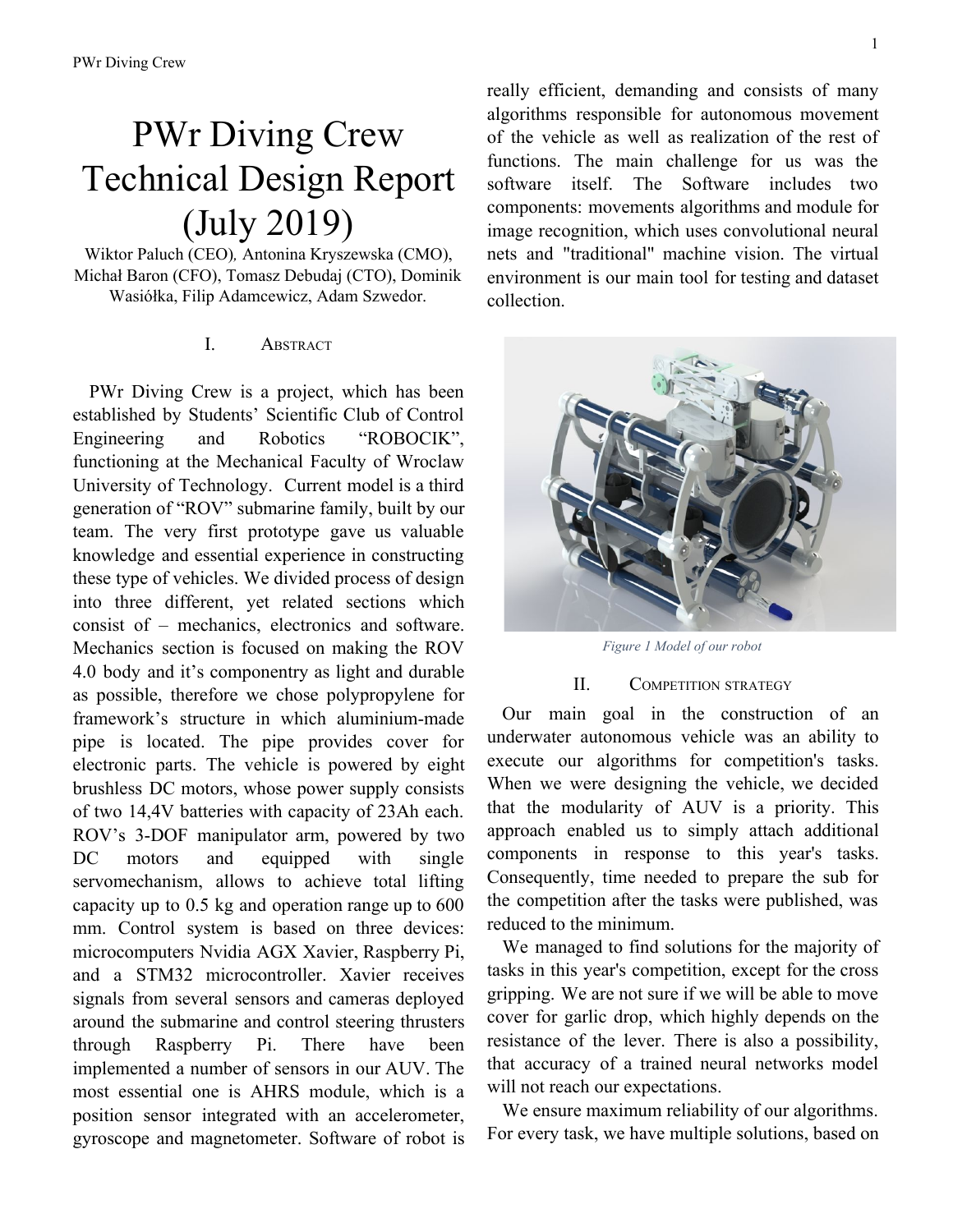# Appendix B:

| <b>Buoyancy Control</b><br>Zaopatrzeni<br>e24,<br>Wimarol<br>\$82<br><b>POM</b><br>310,00 zł<br>Frame<br>$5 \text{ mm}$<br>Adamet-Nie<br>550 - long<br>met,<br>Euromill<br>200 - diameter<br>Aluminum<br>\$526<br>2000 zł<br>Waterproof Housing<br>Cable gland<br>\$263<br>1000 zł<br>Own Design<br>stainless steel, anodized surface<br>Thrusters<br>Bluerobotics<br><b>T200</b><br>350 Watts, Waterproof, BLDC<br>\$1445<br>5500zł<br>\$226<br>Motor Control<br>Bluerobotics Basic 30A ESC max current 30A voltage 14.4V<br>860 zł<br>High Level Control<br>Actuators<br>Propellers<br>Bluerobotics with thrusters<br>8000 zł<br>Gralmarine<br>\$2100 | Eqo rqpgpv"    | Xgpf qt" | O qf gnIV{rg" | Ur geu"              | Equv' | Equv*RNP+' |
|---------------------------------------------------------------------------------------------------------------------------------------------------------------------------------------------------------------------------------------------------------------------------------------------------------------------------------------------------------------------------------------------------------------------------------------------------------------------------------------------------------------------------------------------------------------------------------------------------------------------------------------------------------|----------------|----------|---------------|----------------------|-------|------------|
|                                                                                                                                                                                                                                                                                                                                                                                                                                                                                                                                                                                                                                                         |                |          |               |                      |       |            |
|                                                                                                                                                                                                                                                                                                                                                                                                                                                                                                                                                                                                                                                         |                |          |               |                      |       |            |
|                                                                                                                                                                                                                                                                                                                                                                                                                                                                                                                                                                                                                                                         |                |          |               |                      |       |            |
|                                                                                                                                                                                                                                                                                                                                                                                                                                                                                                                                                                                                                                                         |                |          |               |                      |       |            |
|                                                                                                                                                                                                                                                                                                                                                                                                                                                                                                                                                                                                                                                         |                |          |               |                      |       |            |
|                                                                                                                                                                                                                                                                                                                                                                                                                                                                                                                                                                                                                                                         |                |          |               |                      |       |            |
|                                                                                                                                                                                                                                                                                                                                                                                                                                                                                                                                                                                                                                                         |                |          |               |                      |       |            |
|                                                                                                                                                                                                                                                                                                                                                                                                                                                                                                                                                                                                                                                         |                |          |               |                      |       |            |
|                                                                                                                                                                                                                                                                                                                                                                                                                                                                                                                                                                                                                                                         |                |          |               |                      |       |            |
|                                                                                                                                                                                                                                                                                                                                                                                                                                                                                                                                                                                                                                                         |                |          |               |                      |       |            |
|                                                                                                                                                                                                                                                                                                                                                                                                                                                                                                                                                                                                                                                         |                |          |               |                      |       |            |
|                                                                                                                                                                                                                                                                                                                                                                                                                                                                                                                                                                                                                                                         |                |          |               |                      |       |            |
|                                                                                                                                                                                                                                                                                                                                                                                                                                                                                                                                                                                                                                                         | <b>Battery</b> |          | $6,8$ Ah      | 14,4v, 98 Wh, Li-ION |       |            |
| Converter                                                                                                                                                                                                                                                                                                                                                                                                                                                                                                                                                                                                                                               |                |          |               |                      |       |            |
| Regulator                                                                                                                                                                                                                                                                                                                                                                                                                                                                                                                                                                                                                                               |                |          |               |                      |       |            |
| Raspberry<br>Pi                                                                                                                                                                                                                                                                                                                                                                                                                                                                                                                                                                                                                                         |                |          |               |                      |       |            |
| <b>CPU</b><br>3B<br>\$79,10<br><b>Botland</b><br>1GB RAM 1,2GHz<br>299,00 zł                                                                                                                                                                                                                                                                                                                                                                                                                                                                                                                                                                            |                |          |               |                      |       |            |
| Internal comm Network<br>Ethernet, SPI                                                                                                                                                                                                                                                                                                                                                                                                                                                                                                                                                                                                                  |                |          |               |                      |       |            |
| <b>TCP/IP Ethernet</b><br>External comm Interface                                                                                                                                                                                                                                                                                                                                                                                                                                                                                                                                                                                                       |                |          |               |                      |       |            |
| Programming Language 1<br>Python                                                                                                                                                                                                                                                                                                                                                                                                                                                                                                                                                                                                                        |                |          |               |                      |       |            |
| $C, C++, C#$<br>Programming Language 2                                                                                                                                                                                                                                                                                                                                                                                                                                                                                                                                                                                                                  |                |          |               |                      |       |            |
| included<br>in                                                                                                                                                                                                                                                                                                                                                                                                                                                                                                                                                                                                                                          |                |          |               |                      |       |            |
| <b>AHRS</b><br>Compass                                                                                                                                                                                                                                                                                                                                                                                                                                                                                                                                                                                                                                  |                |          |               |                      |       |            |
| Inertial<br>Measurment<br>Unit<br>\$1 461,6<br>(AHRS)<br><b>MTI-30</b><br><b>AHRS</b> sensor<br>5 525,00 zł<br>X-sense<br>4                                                                                                                                                                                                                                                                                                                                                                                                                                                                                                                             |                |          |               |                      |       |            |
| Doppler Velocity Log (DVL)                                                                                                                                                                                                                                                                                                                                                                                                                                                                                                                                                                                                                              |                |          |               |                      |       |            |
| <b>Basler</b><br>daA2500-14uc<br>3 000,00 zł                                                                                                                                                                                                                                                                                                                                                                                                                                                                                                                                                                                                            |                |          |               |                      |       |            |
| Camera(s)<br>CMOS, 14fps, 5MP, Color<br>\$793,65                                                                                                                                                                                                                                                                                                                                                                                                                                                                                                                                                                                                        |                |          |               |                      |       |            |
| \$23125,8<br>Hydrophones TC4013<br>5<br>1000,00 z1                                                                                                                                                                                                                                                                                                                                                                                                                                                                                                                                                                                                      |                |          |               |                      |       |            |
| <b>BIBUS</b><br>\$1 058,2                                                                                                                                                                                                                                                                                                                                                                                                                                                                                                                                                                                                                               |                |          |               |                      |       |            |
| PA2200<br>4 000,00 zł<br>Manipulator<br><b>MENOS</b><br>Own Design<br>$\Omega$                                                                                                                                                                                                                                                                                                                                                                                                                                                                                                                                                                          |                |          |               |                      |       |            |
| Haar cascade, convolutional neural                                                                                                                                                                                                                                                                                                                                                                                                                                                                                                                                                                                                                      |                |          |               |                      |       |            |
| edge and colour detection,<br>nets,                                                                                                                                                                                                                                                                                                                                                                                                                                                                                                                                                                                                                     |                |          |               |                      |       |            |
| Hough transform<br>Algorithms: Vision                                                                                                                                                                                                                                                                                                                                                                                                                                                                                                                                                                                                                   |                |          |               |                      |       |            |
| Algorithms: acoustics<br>phase difference                                                                                                                                                                                                                                                                                                                                                                                                                                                                                                                                                                                                               |                |          |               |                      |       |            |
| Algorithms:<br>localization<br>and<br>mapping                                                                                                                                                                                                                                                                                                                                                                                                                                                                                                                                                                                                           |                |          |               |                      |       |            |
| Algorithms: Autonomy                                                                                                                                                                                                                                                                                                                                                                                                                                                                                                                                                                                                                                    |                |          |               |                      |       |            |
| Open source software<br><b>YOLO</b>                                                                                                                                                                                                                                                                                                                                                                                                                                                                                                                                                                                                                     |                |          |               |                      |       |            |
| Team Size<br>50                                                                                                                                                                                                                                                                                                                                                                                                                                                                                                                                                                                                                                         |                |          |               |                      |       |            |
| HW/SW expertise ratio<br>1,57                                                                                                                                                                                                                                                                                                                                                                                                                                                                                                                                                                                                                           |                |          |               |                      |       |            |
| Testing time: simulation<br>100h                                                                                                                                                                                                                                                                                                                                                                                                                                                                                                                                                                                                                        |                |          |               |                      |       |            |
| Testing time: in-water<br>35h                                                                                                                                                                                                                                                                                                                                                                                                                                                                                                                                                                                                                           |                |          |               |                      |       |            |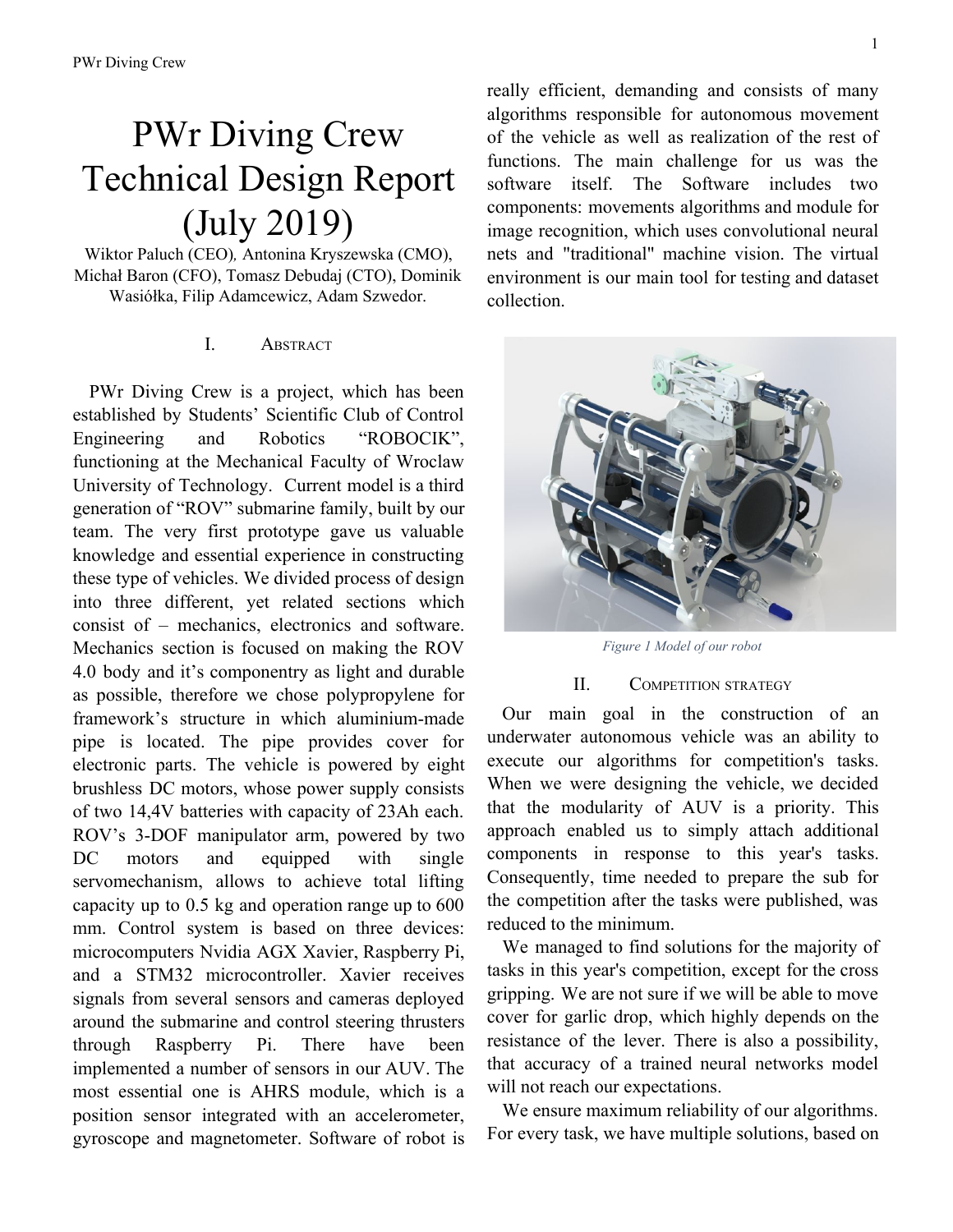Appendix C:

This year, the Scientific Club of Robotics "Robocik" actively participated in the education of the local community. In the name of idea: spreading knowledge and science, we took part in many projects, both free and those in which we obtained funds. The main ones are:

- Underwater-robot project realized as part of "Zawodowy Dolny Śląsk" program. As part of it, we conducted a total of 36 hours of training closely related to the subject of submarine technologies, with particular emphasis on software development. Technician students who were beneficiaries of the classes learned the ins and outs of programming in  $C +$ on a practical example of programming electronic circuits in AUV.
- Project of the Industrial Robot realized as part of "Zawodowy Dolny Śląsk" program. For more than 62 hours of joint classes, it was possible to present the problems of programming manipulators with 6 degrees of freedom. Both training on programming in C++ and basic information on simple and inverse kinematics were conducted.
- Classes conducted as part of the "Zawodowy Dolny Śląsk" program. Classes mainly concerned two topics related to submarines. The first of them concerned electric motors, while the second of them were microcontrollers. As a part of this project, a total of 400 people were trained in 240 hours.
- Scientific Picnic of Polish Radio and The Copernicus Science Center. During the event which took place at the National Stadium in Warsaw, many young potential inventors were inspired by the subject of submarines.
- "Technikalia". Teaching aimed to acquaint students who aren't actively involved in student activities with additive manufacturing. The event took place in Wroclaw University of Science and Technology. As a result of the course, 20 people were trained
- "Czas na zawodowców". Organised by Lower Silesian Marshal Office and aimed to improve skills of vocational schools students in order to help them with their start on labor market. The event consisted of series of weekly trips to Bożków, where daily classes were held by members of "Robocik" team - 40 hours during a week. Participants had an opportunity to learn about 3D printing and 3D modelling. More than 200 people benefited from this project.
- "Rajd po Wałbrzyskiej Strefie Ekonomicznej" - we have visited and have been presenting our latest development at conference organised by Walbrzych Special Economic Zone, which interested many investors - about 220 companies are currently in the WSEZ.
- POTENCJOmetr a contest which aims to award the best students' scientific project. By taking part, students of "Robocik" were able to exchange knowledge with groups of the best students in Poland. We also compete or act as special guests in various robotic tournaments: Robotic Arena, Robodrift, Robomaticon, because of the idea of popularizing our inventions and ideas.